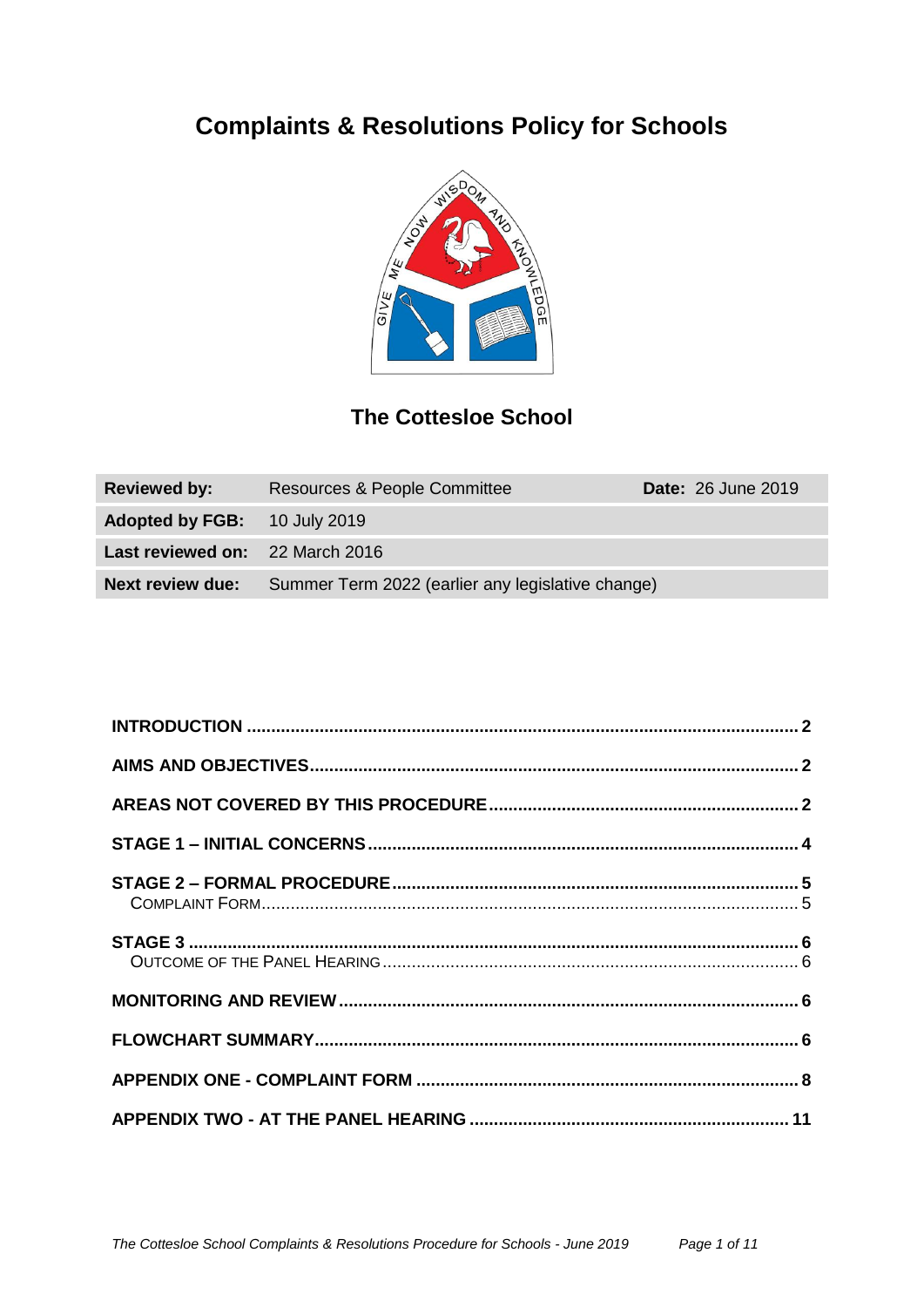#### **Introduction**

Our Governing Board has adopted this procedure to deal with concerns or complaints from members of the school community or general public. It is based on the Department for Education's 'Best practice guidance for schools complaints procedures 2019' updated 11 January 2019.

#### <span id="page-1-0"></span>**Aims and Objectives**

Our school aims to be fair, open and honest when dealing with any complaint and to resolve it through open dialogue and mutual understanding.

Careful consideration will be given to all concerns and complaints and we will deal with them as swiftly as possible. We will provide sufficient opportunity for any complaint to be fully discussed.

In all cases we will put the interests of the child above all other issues.

Our procedure is underpinned by the following **framework of principles**: -

- encourage resolution of problems by informal means wherever possible
- be easily accessible and publicised
- be simple to use and understand
- be impartial
- be non-adversarial
- allow swift handling with established time-limits for action and keeping people informed of the progress
- ensure a full and fair investigation by an independent person where necessary
- respect people's desire for confidentiality, wherever possible (some information sharing may be necessary to carry out a thorough investigation)
- address all points of issue, providing an effective response and appropriate redress, where necessary
- provide information to the school's senior management team so that services can be improved.

We will not normally investigate anonymous complaints. However, the Headteacher or Chair of Governors, if appropriate, will determine whether the complaint warrants an investigation.

You must raise the complaint within three months of the incident or, where a series of associated incidents have occurred, within three months of the last of these incidents. We will consider complaints made outside of this time frame if exceptional circumstances apply.

We will consider complaints made outside of term time to have been received on the first school day after the holiday period.

#### <span id="page-1-1"></span>**Areas not covered by this procedure**

This procedure covers all complaints about any provision of community facilities or services by The Cottesloe School, other than complaints that are dealt with under other statutory procedures, including those listed below:

| <b>Exceptions</b> | Who to contact                                                                                                                    |
|-------------------|-----------------------------------------------------------------------------------------------------------------------------------|
|                   | Admissions to schools   Concerns about admissions, statutory assessments of<br>SEN, or school re-organisation proposals should be |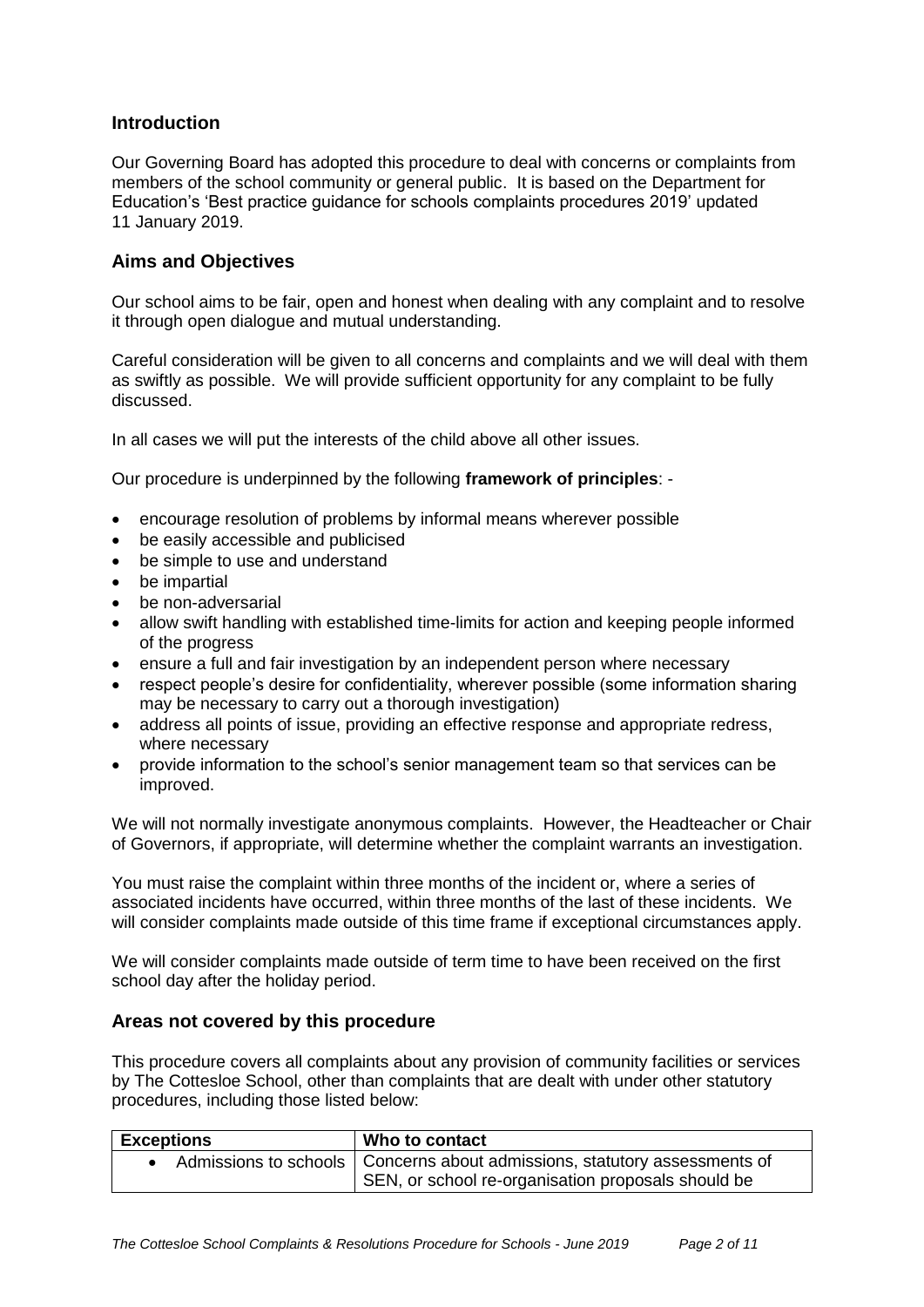| <b>Exceptions</b>                                                                                                        | Who to contact                                                                                                                                                                                                                                                                                                                                                                        |
|--------------------------------------------------------------------------------------------------------------------------|---------------------------------------------------------------------------------------------------------------------------------------------------------------------------------------------------------------------------------------------------------------------------------------------------------------------------------------------------------------------------------------|
| Statutory<br>assessments of<br><b>Special Educational</b><br><b>Needs</b>                                                | raised with relevant Buckinghamshire County Council<br>department.                                                                                                                                                                                                                                                                                                                    |
| School re-<br>$\bullet$<br>organisation<br>proposals                                                                     |                                                                                                                                                                                                                                                                                                                                                                                       |
| Matters likely to<br>$\bullet$<br>require a Child<br>Protection<br>Investigation                                         | Complaints about child protection matters are handled<br>under our Child Protection and Safeguarding Policy and in<br>accordance with relevant statutory guidance.<br>If you have serious concerns, you may wish to contact the<br>Local Authority Designated Officer (LADO) who has local<br>responsibility for safeguarding (contact details 01296<br>382070).                      |
| Exclusion of children<br>$\bullet$<br>from school*                                                                       | Further information about raising concerns about<br>exclusion can be found at www.gov.uk/school-discipline-<br>exclusions/exclusions and<br>https://www.buckscc.gov.uk/services/education/education-<br>support/exclusion-and-reintegration/<br>*complaints about the application of the Behaviour<br>Management Policy can be made through the school's<br>complaints procedure      |
| Whistleblowing                                                                                                           | We have an internal whistleblowing procedure for all our<br>employees, including temporary staff and contractors.<br>The Secretary of State for Education is the prescribed<br>person for matters relating to education for whistleblowers<br>in education who do not want to raise matters direct with<br>their employer. Referrals can be made at<br>www.education.gov.uk/contactus |
| Staff grievances                                                                                                         | Complaints from staff will be dealt with under the school's<br>internal grievance procedure.                                                                                                                                                                                                                                                                                          |
| Staff conduct                                                                                                            | Complaints about staff will be dealt with under the<br>school's internal disciplinary procedures, if appropriate.<br>Complainants will not be informed of any disciplinary<br>action taken against a staff member as a result of a<br>complaint, however, the complainant will be notified that<br>the matter is being addressed.                                                     |
| Complaints about<br>$\bullet$<br>services provided by<br>other providers who<br>may use school<br>premises or facilities | Providers should have their own complaints procedure to<br>deal with complaints about service. Please contact them<br>direct.                                                                                                                                                                                                                                                         |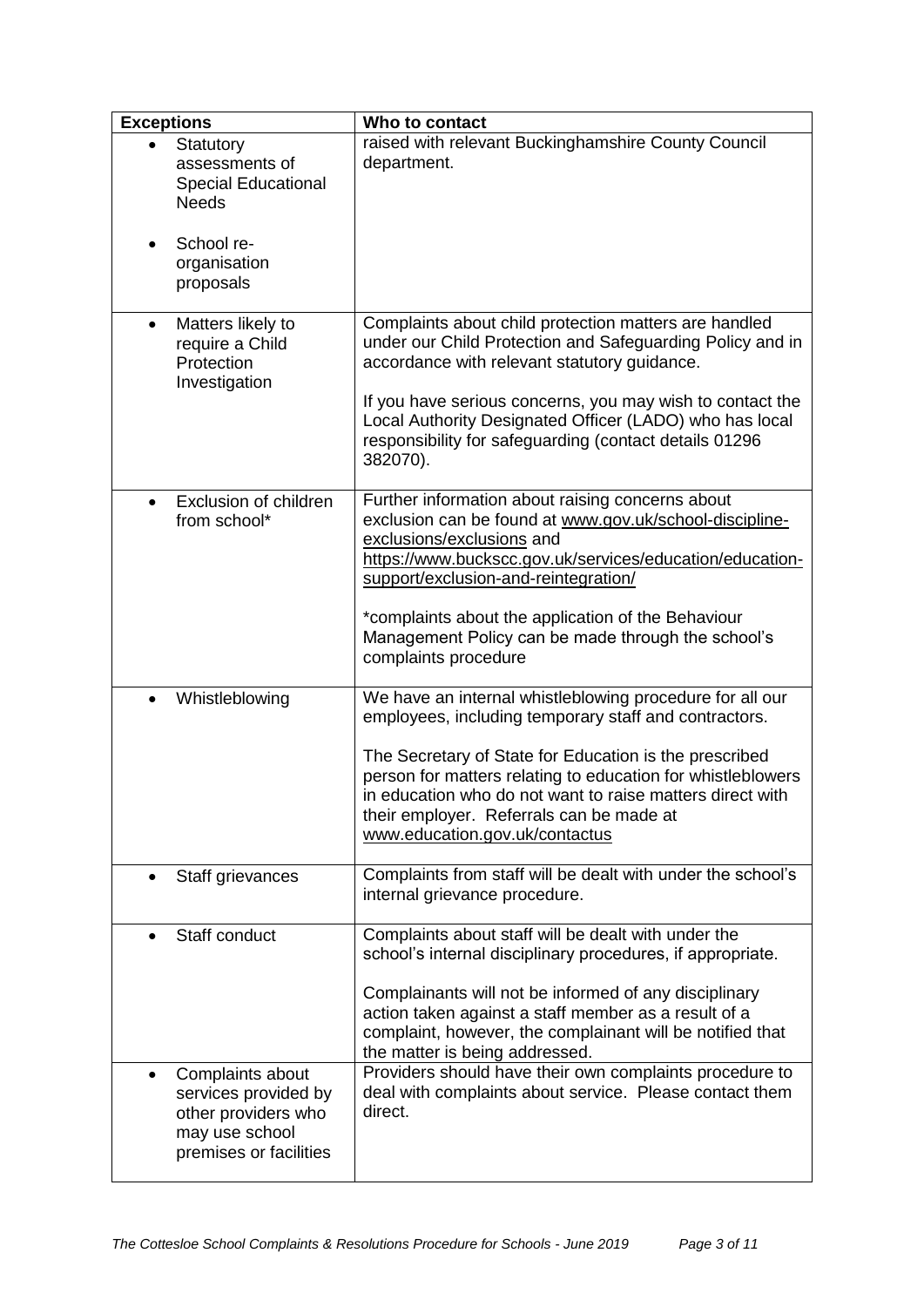| <b>Exceptions</b>                                                                                                                                                                                                                                                                                                                                                                 | Who to contact                                                                   |
|-----------------------------------------------------------------------------------------------------------------------------------------------------------------------------------------------------------------------------------------------------------------------------------------------------------------------------------------------------------------------------------|----------------------------------------------------------------------------------|
| National Curriculum -<br>content<br>When children are at<br>$\bullet$<br>risk of harm<br>Missing education<br>٠<br>When a complainant<br>$\bullet$<br>is being prevented<br>from having their<br>complaint progress<br>through the published<br>complaints procedure<br>There is evidence that<br>the school is<br>proposing to act or is<br>acting unlawfully or<br>unreasonably | Please contact the Department for Education at<br>www.education.gov.uk/contactus |

In addition, Ofsted has the power to investigate certain (qualifying) complaints about maintained schools, including those from parents. A qualifying complaint is one that affects the whole school, not an individual. More information can be obtained from the school or Ofsted.

All other complaints are handled by the school according to the arrangements set out below.

#### <span id="page-3-0"></span>**Stage 1 – initial concerns**

If you have any concerns about the school, or the education we are providing at any time, please discuss the matter with your child's Subject Teacher or Form Tutor at the earliest opportunity.

It is **not** appropriate to publicise any concerns you may have on social networking sites. Please speak, or write, to someone at the school at your earliest convenience, rather than using any other means.

The school considers any concerns very seriously and most problems can be resolved following discussion and a shared understanding of the issues. All members of staff work very hard to ensure that each child is happy at school and is making good progress and they always want to know if there is a problem so they can help to resolve it.

Most concerns can be resolved at this level, however, if after speaking to your child's Subject Teacher or Form Tutor, you are still concerned please discuss the matter with the Headteacher.

Complainants should not approach individual governors to raise concerns or complaints. They have no power to act on an individual basis and it may also prevent them from considering complaints at Stage 3 of the procedure.

Complaints against school staff (except the Headteacher) should be made in the first instance to the Headteacher via the school office (office@cottesloe.bucks.sch.uk). Please mark them as Private and Confidential.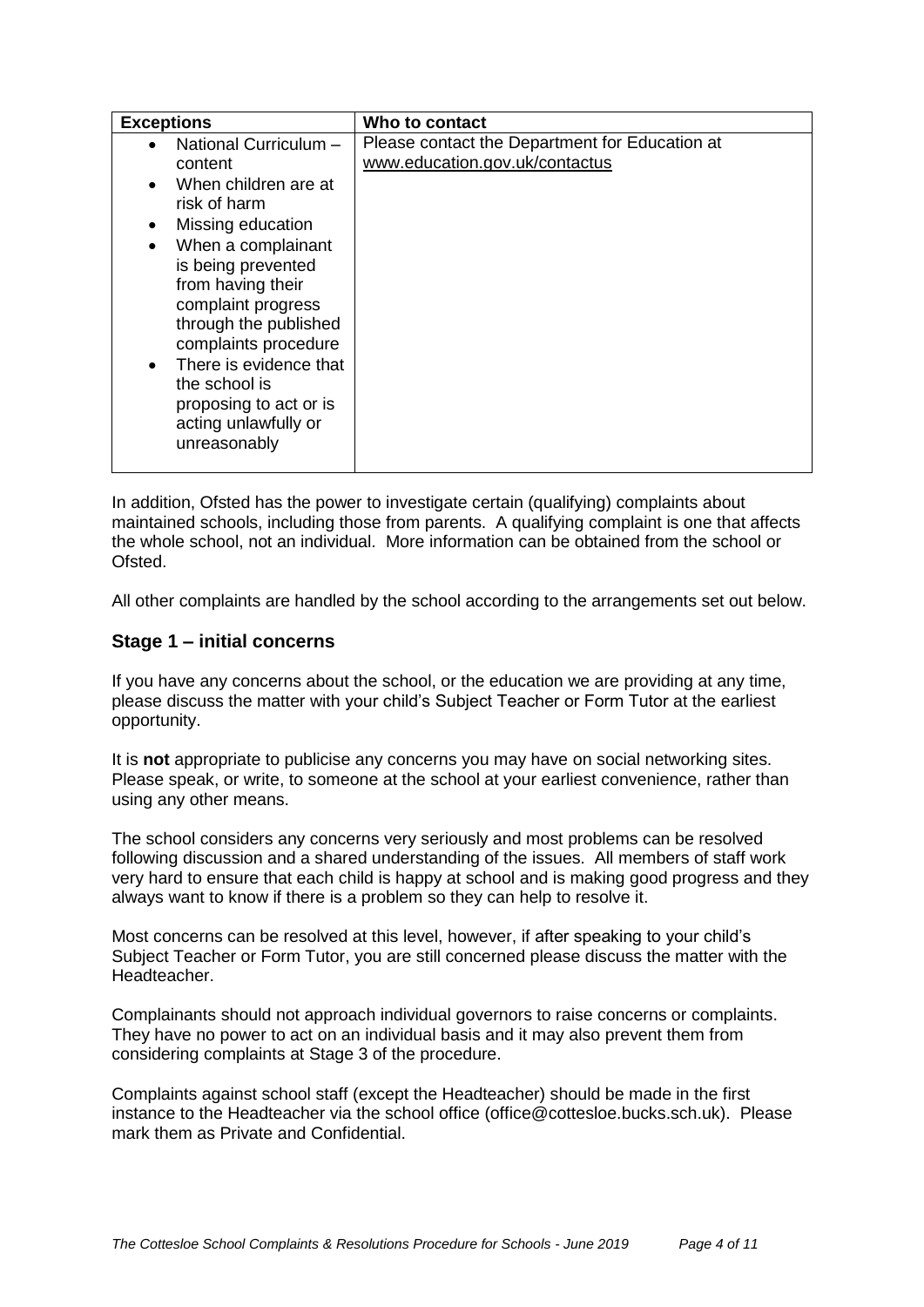Complaints that involve or are about the Headteacher should be addressed to the Chair of Governors via the school office (atitley@cottesloe.bucks.sch.uk). Please mark them as Private and Confidential.

Complaints about the Chair of Governors, any individual governor or the whole Governing Board should be addressed to the Clerk to the Governing Board via the school office (clerk@cottesloe.bucks.sch.uk). Please mark them as Private and Confidential.

#### <span id="page-4-0"></span>**Stage 2 – formal procedure**

Most concerns are resolved at Stage 1, however if you remain dissatisfied and wish to take the matter further you will be asked to complete a complaint form (Annex 1).

### <span id="page-4-1"></span>*Complaint Form*

The aim of the form is to ensure each party has a clear and common understanding of the complaint and includes a section on what actions might resolve the problem at this stage. It can be used by anyone making a complaint about the operation of the school which is not covered by an alternative procedure.

We are happy to provide the assistance of someone unconnected with the complaint, if you would like support in completing the form.

The form (see Annex 1) should be returned to the Headteacher, unless the complaint concerns the Headteacher, in which case it should be returned to the Chair of the Governing Board at the school address, marking the envelope 'FOR IMMEDIATE ATTENTION'. If your complaint is about the Chair of the Governing Board or a governor, your completed form should be returned to the Clerk of the Governing Board.

You will receive an acknowledgement of the receipt of your complaint form within 5 school days.

#### **Investigation**

An investigation will be carried out into the complaint and the way it has been handled by the school. The Headteacher (or Chair of Governors or Clerk as appropriate) may delegate the investigation to another member of the school's senior leadership team but not the decision to be taken. The investigation will include a review of any relevant documentation and information and seeking the views of relevant people, where necessary. The person undertaking the investigation will normally write to you with the outcome of this process within 15 school days of receiving the complaint.

If, at any time, it becomes apparent that the complaint is a disciplinary or capability issue, the matter will be dealt with by following the appropriate procedure rather than the complaints procedure. You will be notified if this is the case with your complaint, however, you are not entitled to know which procedure, or the final outcome, because of the right to confidentiality of the member of staff involved.

If, following the outcome of the investigation, you feel your concern has not been resolved, you may choose to refer your complaint to Stage 3 of the procedure. This must be done in writing to the school within 15 school days of the completion of Stage 2.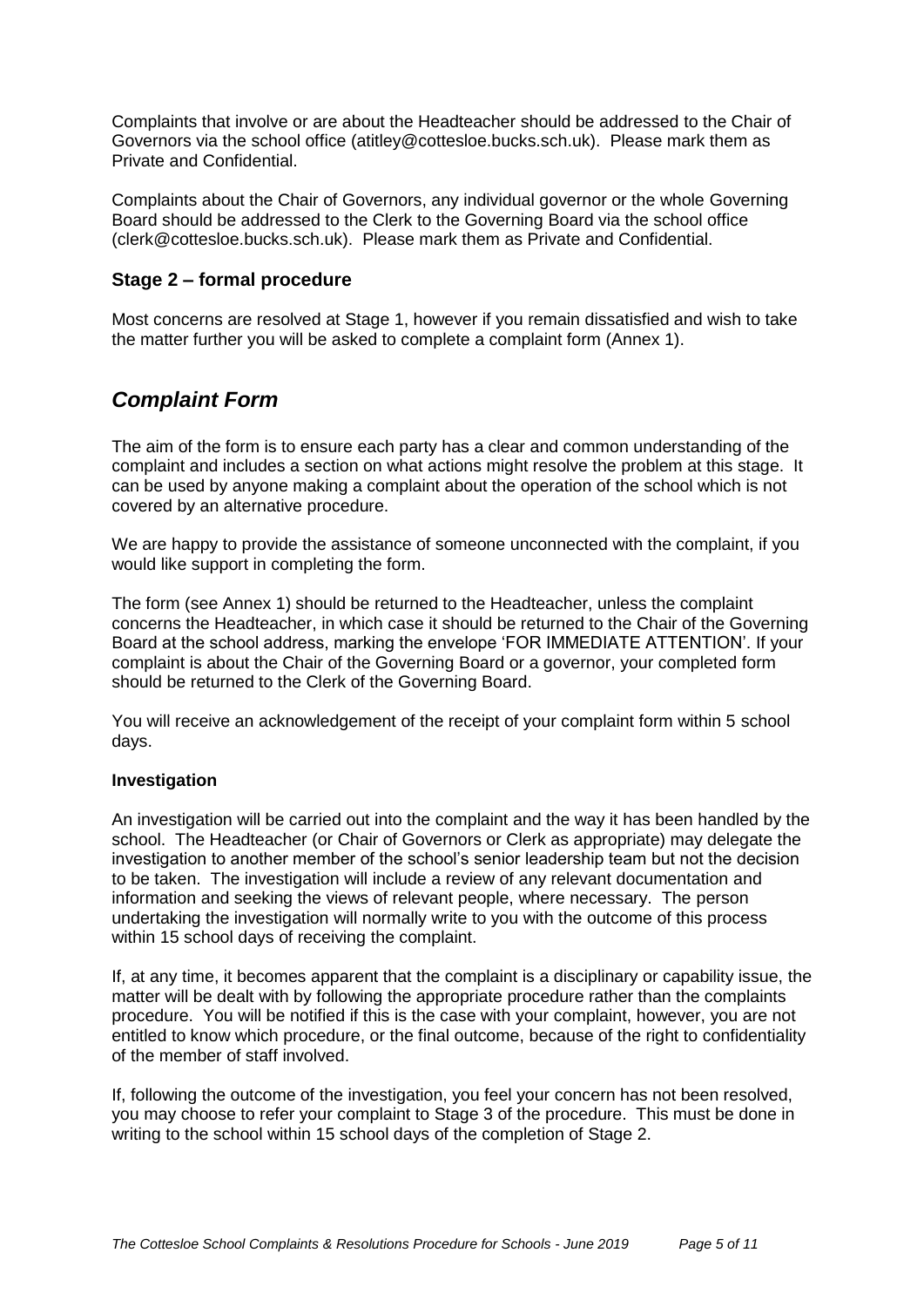#### <span id="page-5-0"></span>**Stage 3**

At this stage the complaint will be considered by a panel, who will meet to consider the complaint and make a final decision about it on behalf of the Governing Board.

Panel members will have no detailed prior knowledge of the complaint, or connection with the complainant. The meeting will normally take place within 15 school days of your request.

You will have the opportunity to submit written evidence on the complaint prior to the meeting of the panel and also to attend, accompanied by a friend/partner if you wish, to put your case. The headteacher will be given the same opportunities. Appendix 2 outlines the process that will be followed at a panel hearing.

#### <span id="page-5-1"></span>**Outcome of the Panel Hearing**

The panel will write to you with its conclusion within 5 school days of the meeting, and its decision is final.

If you are still not satisfied, you may wish to put your complaint to the Secretary of State for Education, who can review whether the school has acted reasonably and followed the correct procedures. The complainant can refer their complaint to the Department for Education online at [www.education.gov.uk/contactus,](http://www.education.gov.uk/contactus) by telephone on 0370 000 2288 or by writing to Department for Education, Piccadilly Gate, Store Street, Manchester, M1 2WD.

The Department for Education will not normally reinvestigate the substance of complaints or overturn any decisions made by The Cottesloe School. They will consider whether The Cottesloe School has adhered to education legislation and any statutory policies connected with the complaint.

#### **Serial or Persistent Complaints**

Unfortunately, in a small minority of cases, people pursue their complaints in a way which can either impede the investigation of their complaint or can have significant resource issues for the school. These actions can occur either while the complaint is being investigated, or once the school has concluded the complaint investigation.

In such cases, the school will follow any advice from the Department for Education and the Local Government Ombudsman.

#### <span id="page-5-2"></span>**Monitoring and Review**

The Governing Board monitors the complaints procedure, in order to ensure that all complaints are handled properly. The headteacher logs all formal complaints received by the school and records how they were resolved. Governors examine this log on a regular basis and consider the need for any changes to the procedure.

#### <span id="page-5-3"></span>**Review**

This policy will be reviewed in three years' time (earlier any legislative change).

January 2019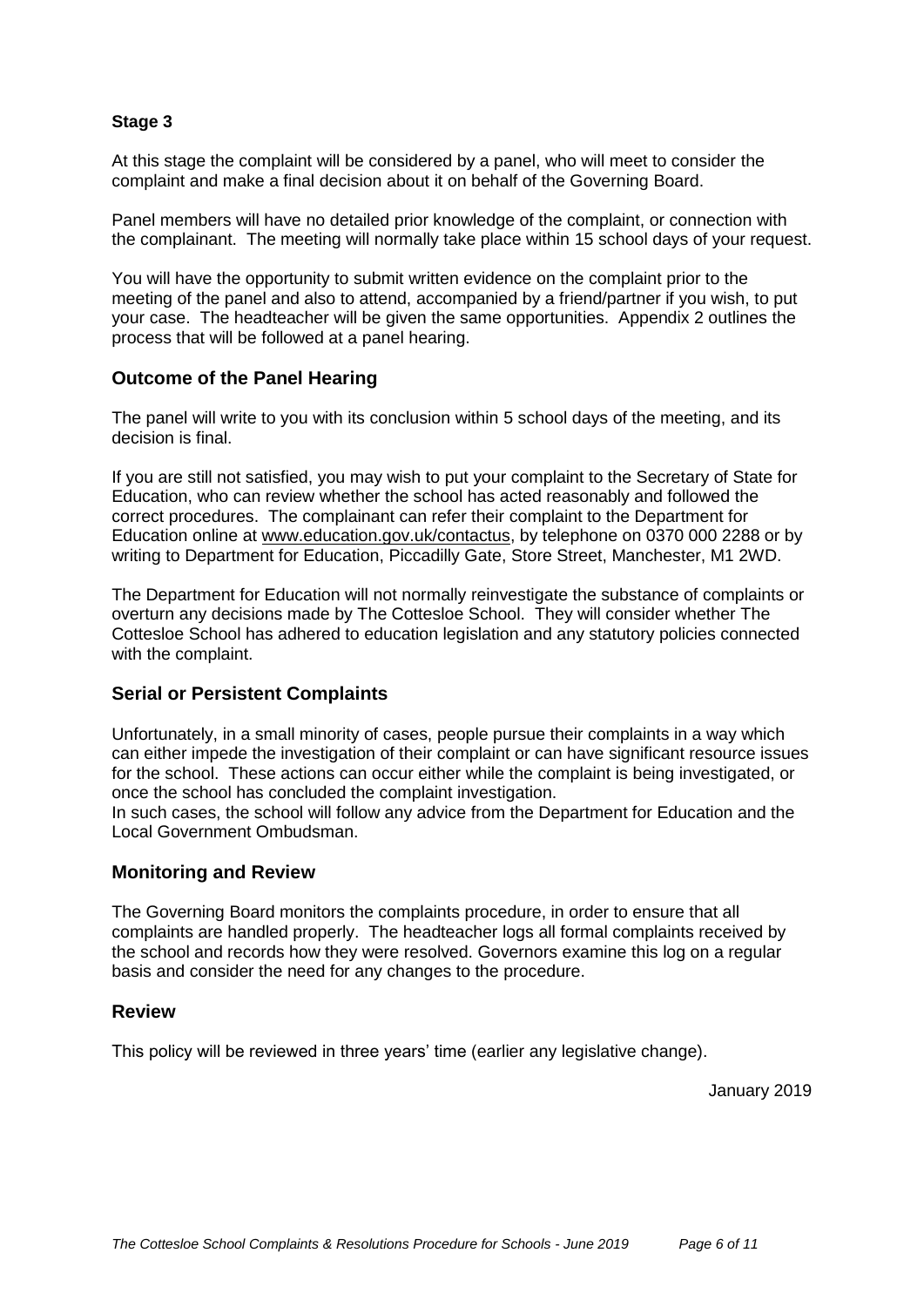#### **Flowchart Summary\***

\* Please refer to the procedure for more detailed information.

<span id="page-6-0"></span>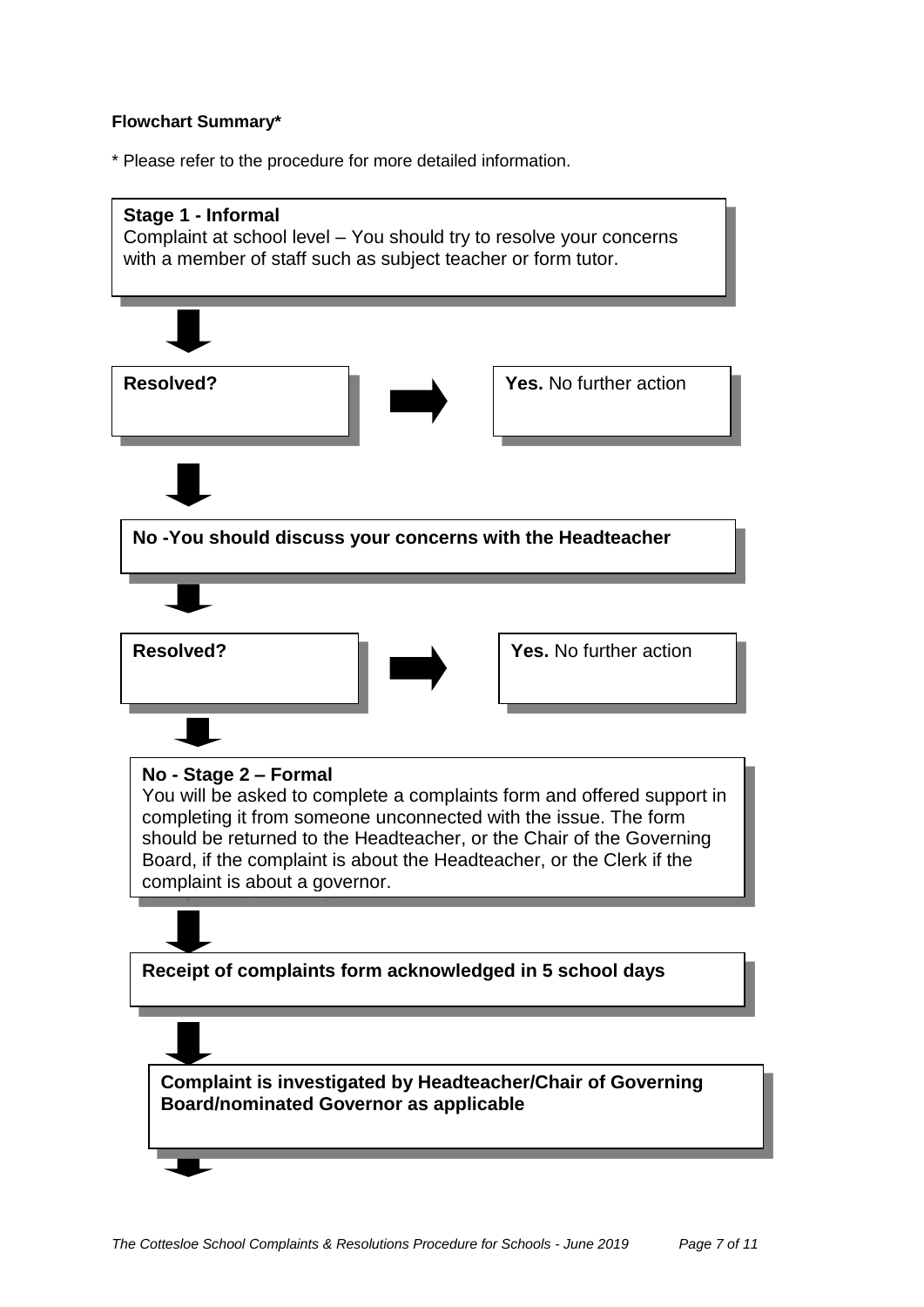

**You will be informed of the outcome of the investigation within 15 school days of receiving the complaint.**





No - If you wish to take your complaint to Stage 3 of the procedure you will be asked to confirm this in writing within 15 school days of the completion of Stage 2.

Governor Complaints Panel (three impartial governors) meets to consider your complaint with 15 school days. You will be asked to submit written evidence in advance and attend the panel meeting to explain the nature of your complaint



No - You can write to the Secretary of State for Education if you feel the school has acted unreasonably or not followed the correct procedures.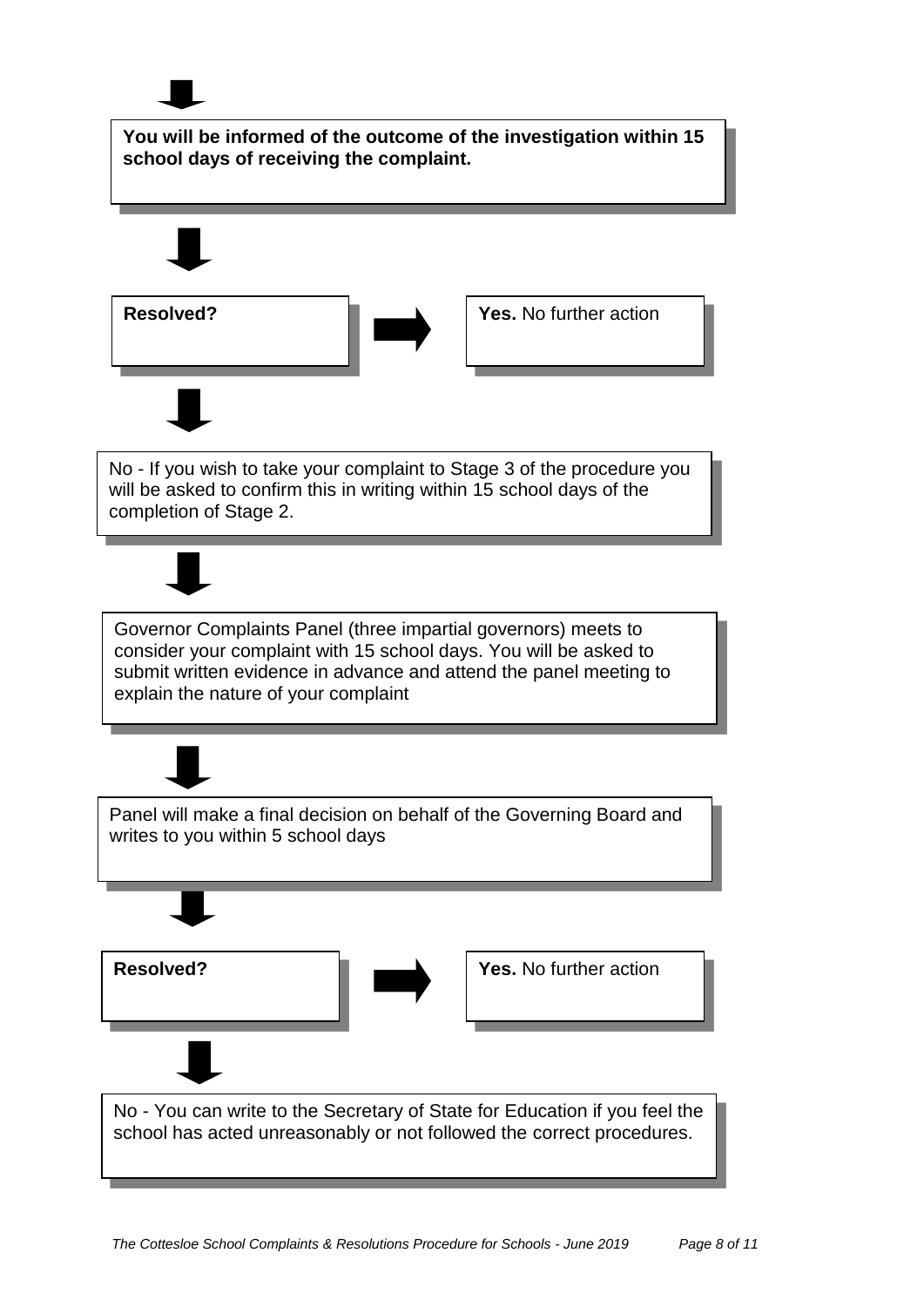**Please complete and return to the school office, who will acknowledge receipt and explain what action will be taken.**

| Your name:                                                                                                                              |
|-----------------------------------------------------------------------------------------------------------------------------------------|
|                                                                                                                                         |
| <b>Student's name:</b>                                                                                                                  |
|                                                                                                                                         |
| Your relationship to the student:                                                                                                       |
| <b>Address:</b>                                                                                                                         |
|                                                                                                                                         |
|                                                                                                                                         |
|                                                                                                                                         |
| Postcode:<br>Day time telephone number:                                                                                                 |
| <b>Evening telephone number:</b>                                                                                                        |
|                                                                                                                                         |
| Please give concise details of your complaint, including dates, names of<br>witnesses etc, to allow the matter to be fully investigated |
|                                                                                                                                         |
|                                                                                                                                         |
|                                                                                                                                         |
|                                                                                                                                         |
|                                                                                                                                         |
|                                                                                                                                         |
|                                                                                                                                         |
|                                                                                                                                         |
|                                                                                                                                         |
|                                                                                                                                         |
| What action, if any, have you already taken to try and resolve your complaint.                                                          |
| (Who did you speak to/write to and what was the response)?                                                                              |
|                                                                                                                                         |
|                                                                                                                                         |
|                                                                                                                                         |
|                                                                                                                                         |
|                                                                                                                                         |
|                                                                                                                                         |
|                                                                                                                                         |
|                                                                                                                                         |
|                                                                                                                                         |
|                                                                                                                                         |
|                                                                                                                                         |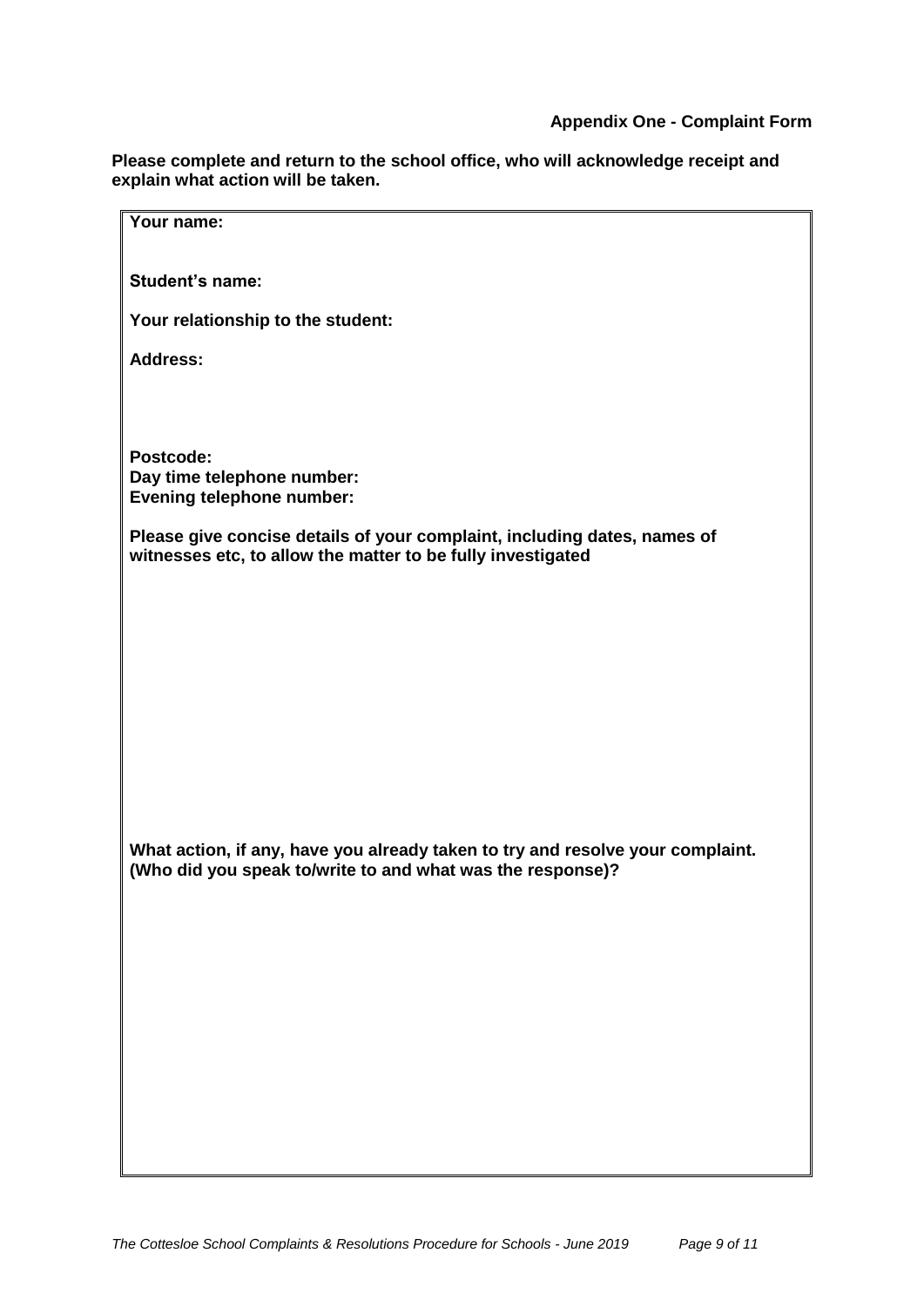| What actions do you feel might resolve the problem at this stage? |
|-------------------------------------------------------------------|
|                                                                   |
|                                                                   |
|                                                                   |
|                                                                   |
|                                                                   |
|                                                                   |
|                                                                   |
|                                                                   |
| Are you attaching any paperwork? If so, please give details.      |
|                                                                   |
|                                                                   |
|                                                                   |
|                                                                   |
|                                                                   |
|                                                                   |
| Signature:                                                        |
|                                                                   |
|                                                                   |
| Date:                                                             |
|                                                                   |
|                                                                   |
| <b>Official use</b>                                               |
| Date acknowledgement sent:                                        |
|                                                                   |
| By whom:                                                          |
|                                                                   |
|                                                                   |
| <b>Complaint referred to:</b>                                     |
|                                                                   |
| Date:                                                             |

 $\mathsf{l}$